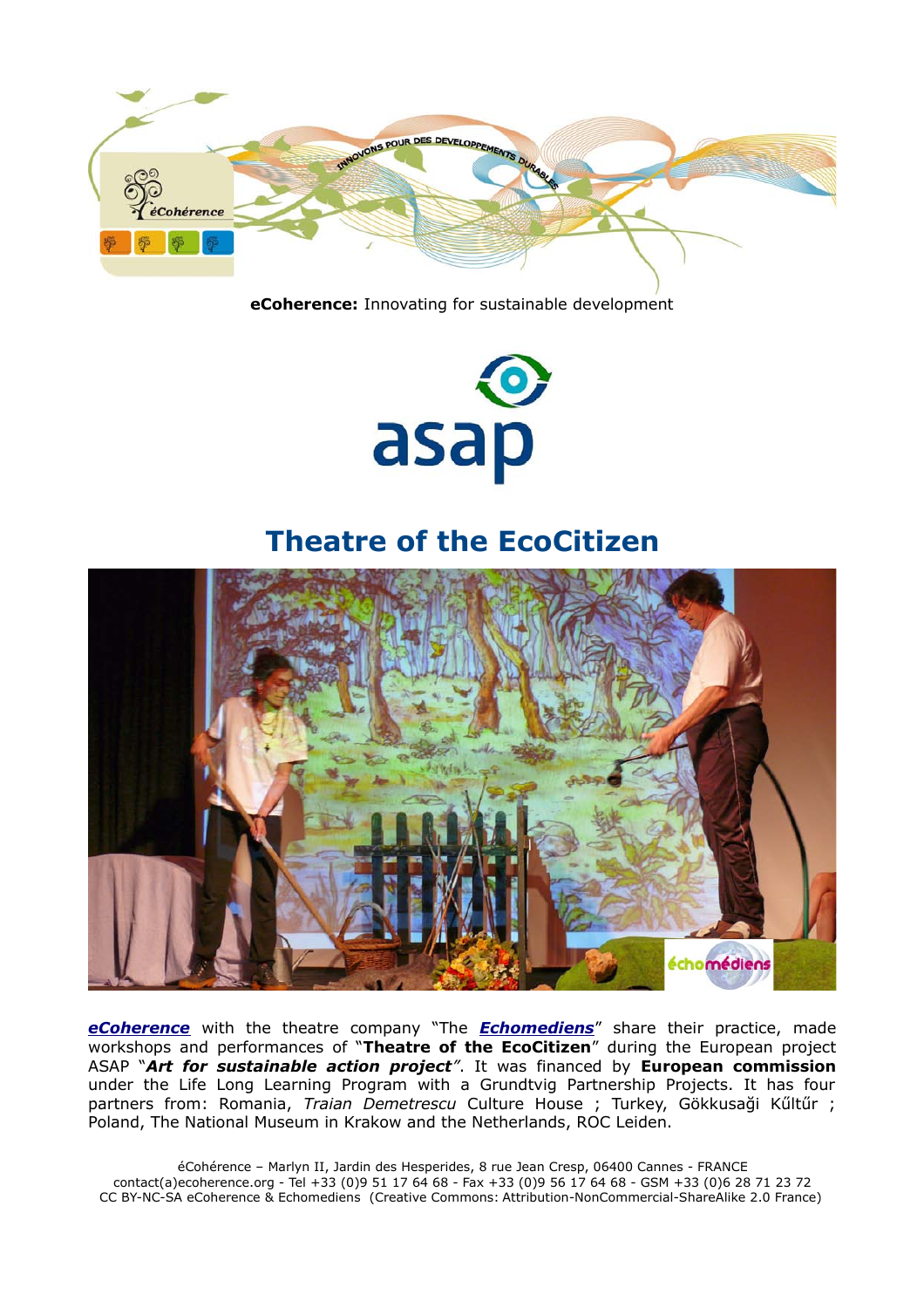# **History of Theatre of the EcoCitizen**

The concept of Theatre of the EcoCitizen is based on the methodology and techniques of the Brazilian theatre director *Augusto Boal*: **Theatre of the Oppressed**. This theatrical innovation initiated in the 60's use art, pedagogy and psychology to make politics more democratic and citizens more active.

Since then, those theatrical tools of social transformation are used in over 70 countries on various issues such as pedagogy, psychology, social work integration, non-violent management of conflicts, the status of women, promotion of health...

In France, experimenting sustainable development issues with the Theatre of the Oppressed began with the project of "Theatre Laboratory of Eco-citizen" in the town of Grasse in 2004. The idea was simple: transpose the social problem of "Theatre of the Oppressed" in socioenvironmental problems of the "Theatre of the eco-citizen.

The Theatre of the Oppressed is rooted in a denial of victimization. The victim suffers, he or she is unable to change the situation while the oppressed takes over his life, try to change it. By transposing, we can oppose the inactive polluted citizen but rather polluter and ecocitizen, as polluter, but aware and engaged in a process of changing its behaviours and social rules.

To allow the expression of all people, a multitude of interactive tools can be useful to struggle against the deleterious mechanisms of bodies, minds, emotions and relationships in society: games-exercises, Journal Theatre, Image Theatre, Forum Theatre, Invisible Theatre, Rainbow of desire, Legislative Theatre ...

### **Methodology**

Participatory theatre can play with the complex and systemic (global) challenges of the 21st Century, gives the necessary perspective to foster better communication and commitment to change, perform in-depth work on co-responsibility and change behaviours. It brings together stakeholders on an issue and allows a collective search for progress.

Theatre of the EcoCitizen use especially the Forum Theatre because it is characterized by:

- Friendly and playful atmosphere
- Group Dynamics
- Approach focuses on the daily life
- Open process to the surrounding environment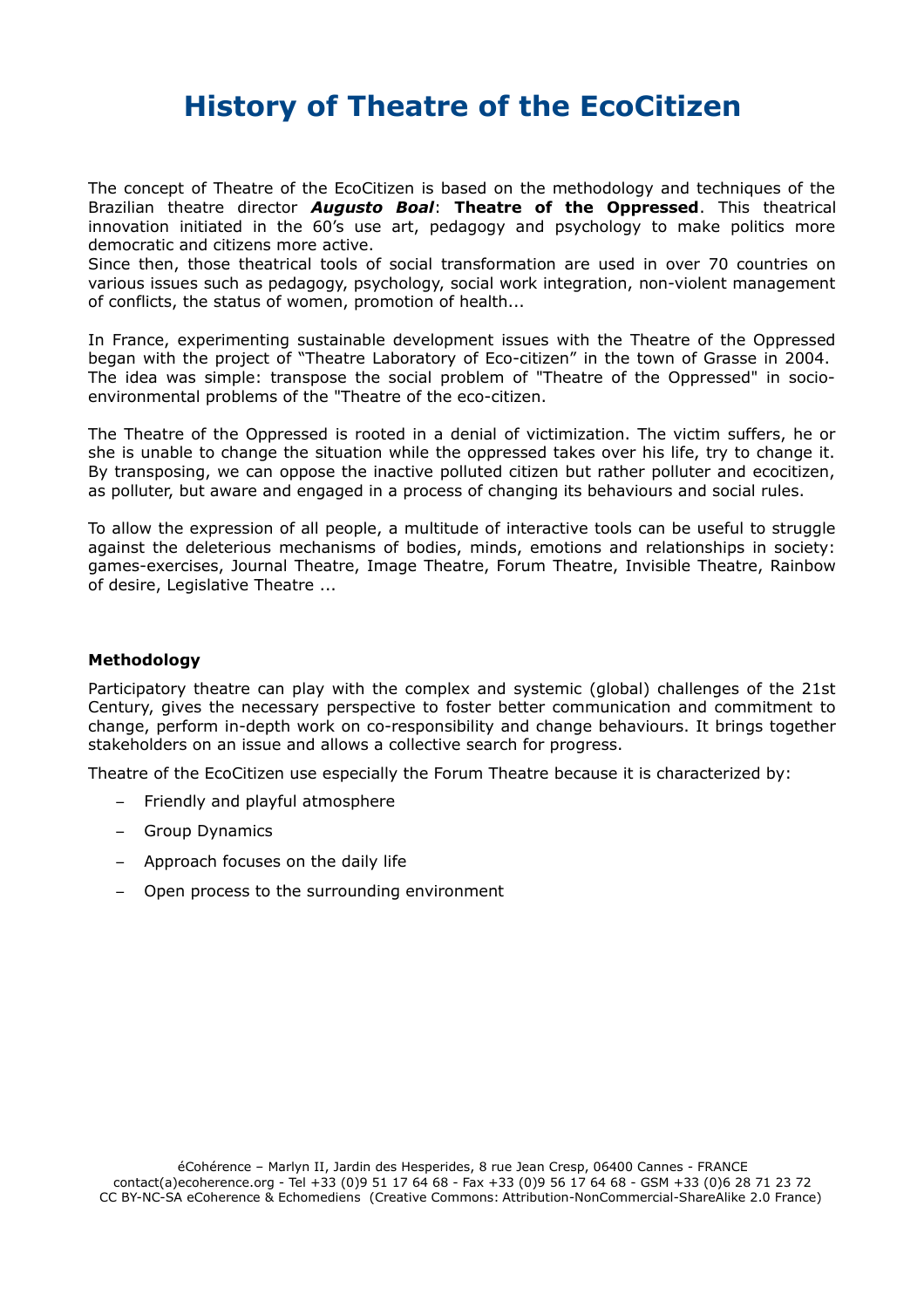# **Cooperative and expression Games**

## **Why playing?**

For pleasure (emotional release, healing...), personal development (learning...), the relationship to another (share, communicate...) and creativity.

#### **Game Categories**:

Presentation, relaxation, stimulation, self-confidence, concentration, creativity, group dynamics ...

Each game has multiple virtues it can respond simultaneously to multiple targets and it varies depending on the variants.

Eg. Game Guide / Blind with negotiation codes:

- sensory awareness
- explore the environment of the place
- confidence in the other
- contract, rules negotiation
- anticipating the needs of others (empathy)

#### **Criteria for progression**:

- Concentration to stimulation
- Body to emotional to mental
- Individual to binomial to group
- Confidence to taking risks o Relaxation to creativity o Known to unknown

#### **Animation parameters**:

- Choice of frame or adaptation of the framework (place, time, context, environment ...)
- Presentation and / or negotiation rules
- Launching or maintaining group dynamics
- Expression of feelings and awareness of learning
- Management of conflicts and problems
- Improvisation!

#### **Start a sequence of games**:

The first rule to be introduced for a sequence of cooperative games is the ability to opt out. Then the rules are defined collectively: What's likely to happen? What it takes for things to go well? What is done if the rules are not followed? In case of overflow, rather than let or punishment, it is better to mark the occasion by redefining the rule to make it more accessible.

Eg. for an instruction not to speak, if the silence can be obtained, allowing to redefine the set sounds like animal noises ..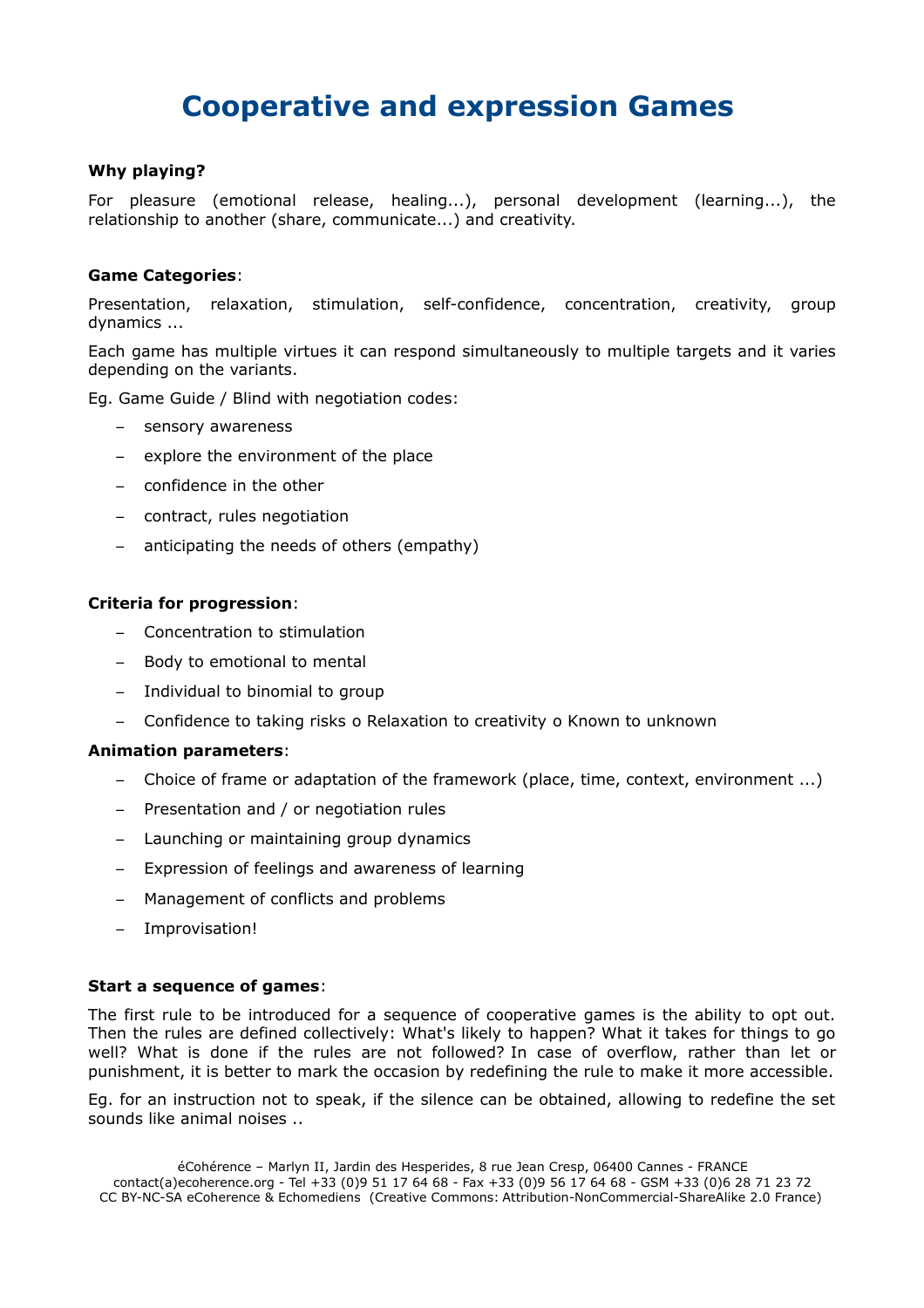### **Some games**:

## *Warming*

#### *slow motion race*

As its name suggests, is that which comes last who win. This type of game allows body "demecanisation" required to acting.

## *familiarity*

*Send the signal names*

- Make a circle
- Send a clap hands to the right neighbour faster as possible
- Change direction
- Then with his first name
- Then with the name of the person to whom I send
- Finally, in all directions

### *I Like, I do not*

- Make a circle
- In the middle someone say I love or I not like something by mime
- Then others come closer if they had the same taste or otherwise go away.

This game can also learn about others, stimulate creativity and imagination ...

In a Forum Theatre Project mime helps stimulate creativity and capacity for expression. It's a learning improvisational theatre and a set-up because anyone can get to improvise on what he likes or not.

Creative Signal

- Make a circle
- Everyone says his name with a sound and a gesture
- Someone calls someone else across the circle with the gesture and the sound of the other

## *Cooperate*

*The glass snake*

- Make a single file and designate "guardian angels"
- All have closed eyes, except "guardian angels"
- Touch-recognition of the front person
- Guardian Angels broke the glass snake by mixing participants
- Participants reconstruct the snake in order by tactile recognition
- Once the snake is reconstituted participants open their eyes

## *Concentration*

*Mirror group*

- Make a circle
- A person moves slowly and everyone reproduces his or her movements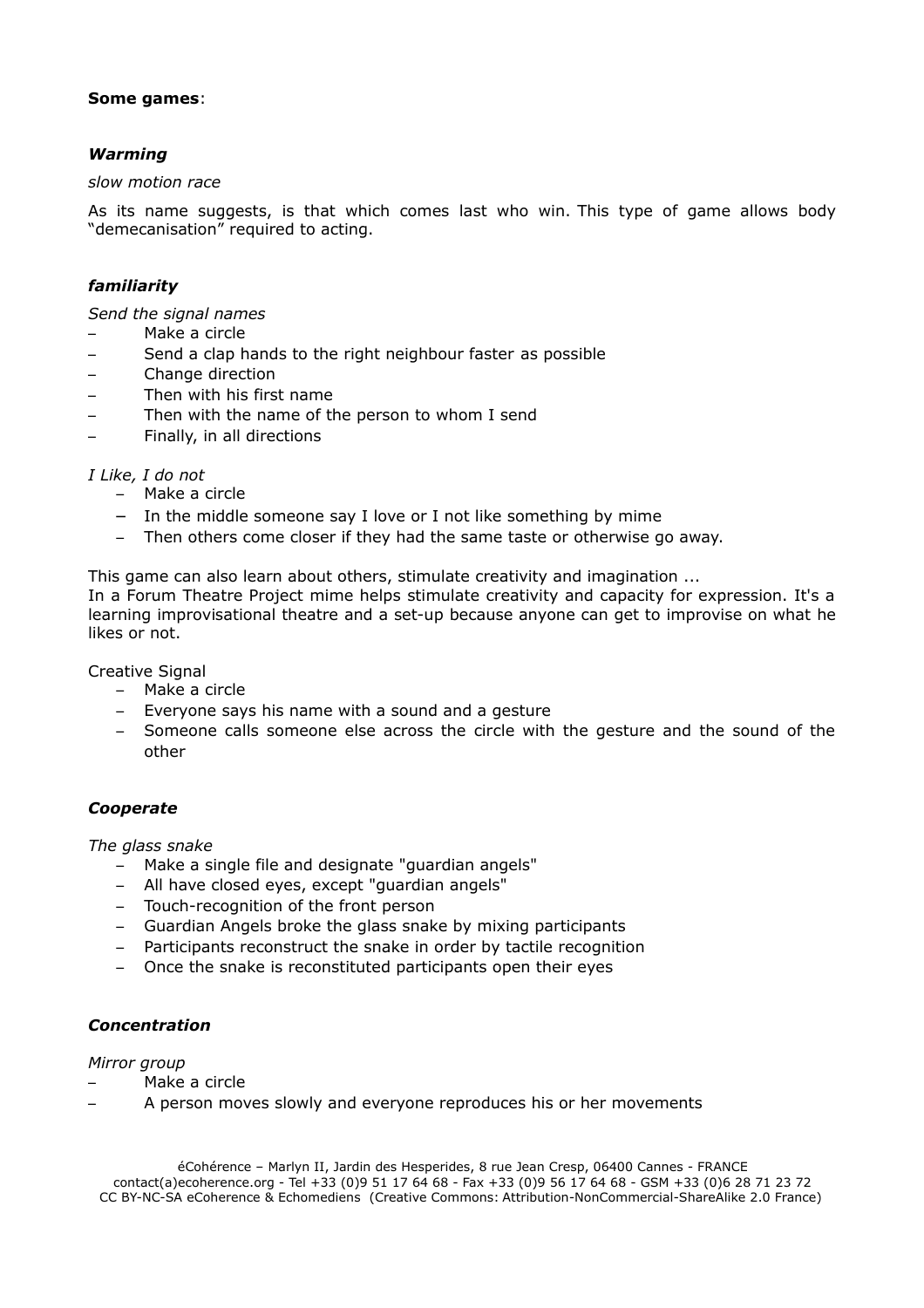## *Creativity*

*The circle of creativity*

- Make a circle
- Somebody did something, the neighbour replies with another gesture
- Somebody says a word, the neighbour replied with another word

– The leader chooses an object and transforms the object and mimicking its use, he give it to the neighbour to create another object

Then do the same with another object a tell story of the imaginary object

This sequence stimulates the imagination, creativity, spontaneity. The speed can bypass the mind and let it create. Attention, if nothing comes, it can be a bad experiences and bring blockages. So have the flexibility and confidence through the group: "You do not think, you say what comes and if nothing comes, so it is". The same attention should be paid to the group, if some do not follow, we must return to stimulation exercise. We can do lots of laps when the imagination is engaged it will not stop, but whenever the stress is gone. The sequence of exercises is much more alive when there is a progression and not just a juxtaposition.

### *Mouvement*

*Word image*

- Make a circle
- Start a topic or word
- Everyone-turns, found an image that suits him to represent the word and turns to face the circle
- When everyone is facing the circle everyone shows their image

#### *I sculpt, you become*

- Make a circle
- Somebody is dedicated to "clay" and comes to the middle
- Somebody else sculpt "clay" in a significant position
- Others guess

*Cooperative picture*

- Somebody is dedicated to making a sculpture
- Others complete it depending on what they understand the situation

#### *The battle of the sculptures*

- By 2
- 1 Begins with a sculpture and 2 make a sculpture in relation to 1, which is unfreeze and make another sculpture in relation 2, which unfreeze ...

The body expression is more suggestive than talking, it allows for creativity and an unusual decline in our benchmarks.

## *Confidence*

*The drunk bottle*

- Make a tight circle
- A person comes to the middle and while remaining straight and let herself go to the oscillating movement in all directions driven by the group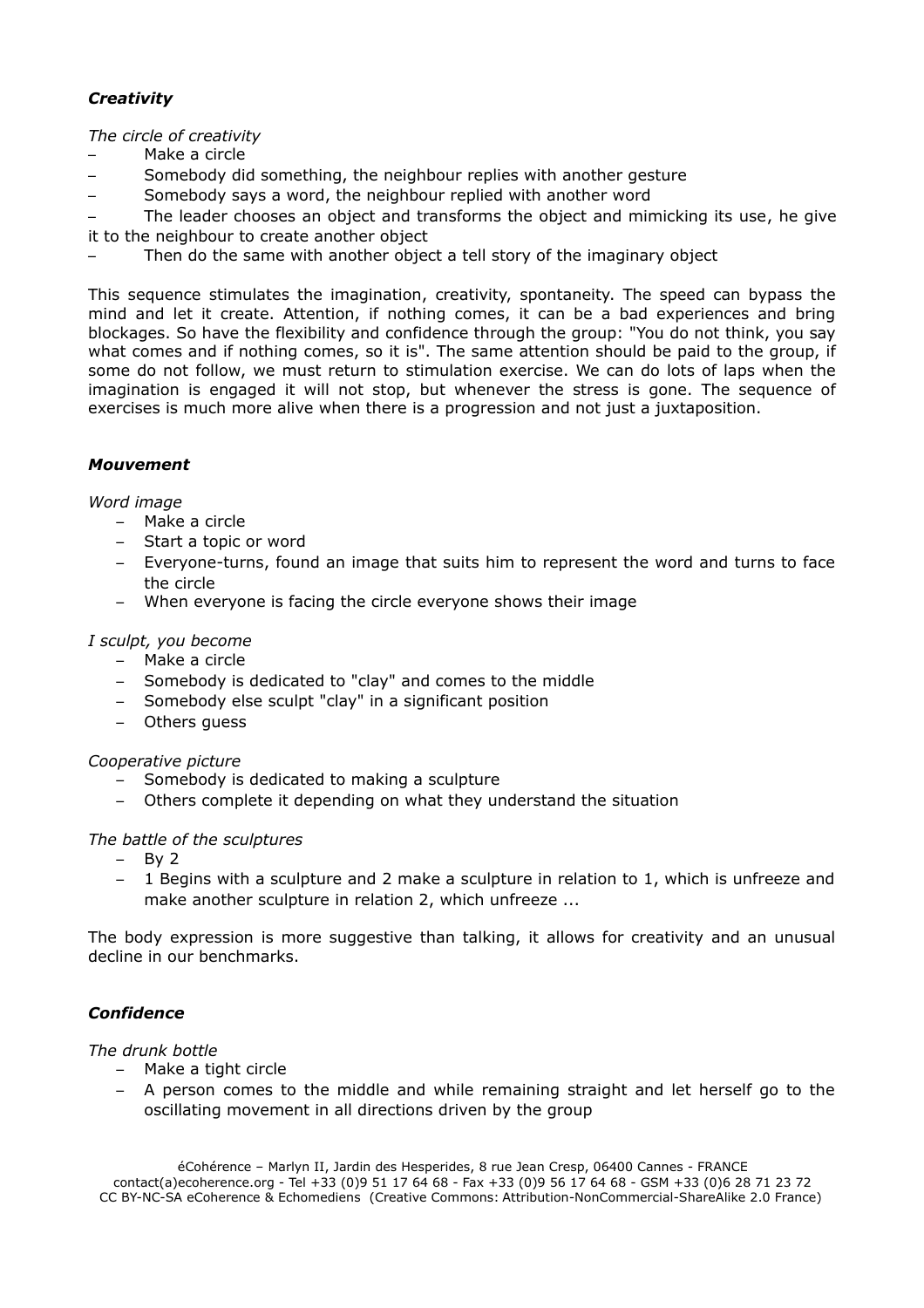## *Cooperative choice of the work theme*

*7 + 7 = 7*

- Individually, make a list of 7 words in connection with the general theme of work
- By 2, exchange on these lists and produce a new list of 7 words
- $-2 + 2$  exchange on these lists and produce a new list of 7 words
- Etc.
- At the end you can produce a list of seven words from the group

*Vote with 2* voices

- words are listed on a flip chart and read aloud
- everyone is entitled to votes freehand for 2 words

## **Methodology**

A first reflection on "what do we want to do and how we advance towards" leads to identify the target.

In this kind of workshop, which stimulates confidence, relaxation, spontaneity, dynamism, which is reassuring, it's a non-judgmental and confidential frame.

Ask the right to make mistakes and to have lack of decision as a framework, this will trigger confidence and therefore encourage spontaneity.

Relaxation exercises and visualization tools are also effective.

The participation of the facilitator to the games can also bring a confidence and group dynamics.

In addition, dynamic group will be the result of:

- The increase in confidence
- The definition of the objective
- The group size (8 to 15 people)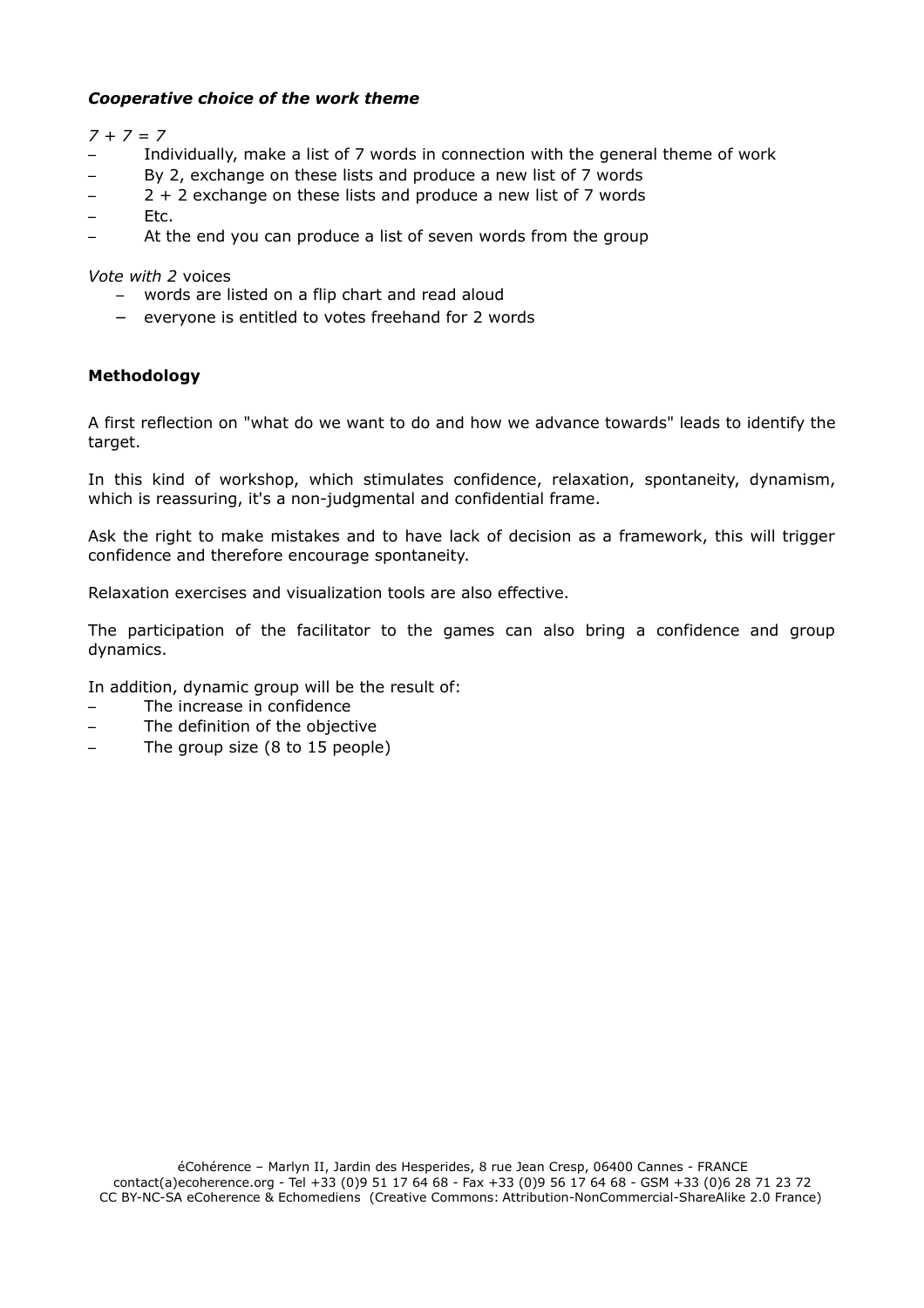## **Image theatre**

*From words to images, from pictures to words...*

Image Theatre is particularly interesting for understanding the complexity of sensitive situations by avoiding the excess or lack of words.

In Image Theatre, the body is used to create images that help participants explore power relations in a group and find solutions to concrete problems. It's an exploratory mode of inquiry in which people express their feelings and experiences physically and visually. The physical image is created from one person or group's experience, but it is then available for others to make their own interpretations or modifications.

Each word have a common denotation for all and have a connotation that is unique for each. Each will have his own interpretation of "sustainable development", and to demonstrate a such idea, when we show rather than make a speech, it's provides a clearer understanding of those different definitions.

The Image Theatre concerns two types of approaches:

- The analysis of practices with groups who know and want to solve a social issue that concerns them (relations in a workplace or in a city, a decision to make, the balance to find between "economy" and "environment"...)
- The investigation with groups who do not know and need to make some individual points (personal difficulties to assert his skills, completion of a personal project, how to be more coherent with my thought, how to change my way of consumption...).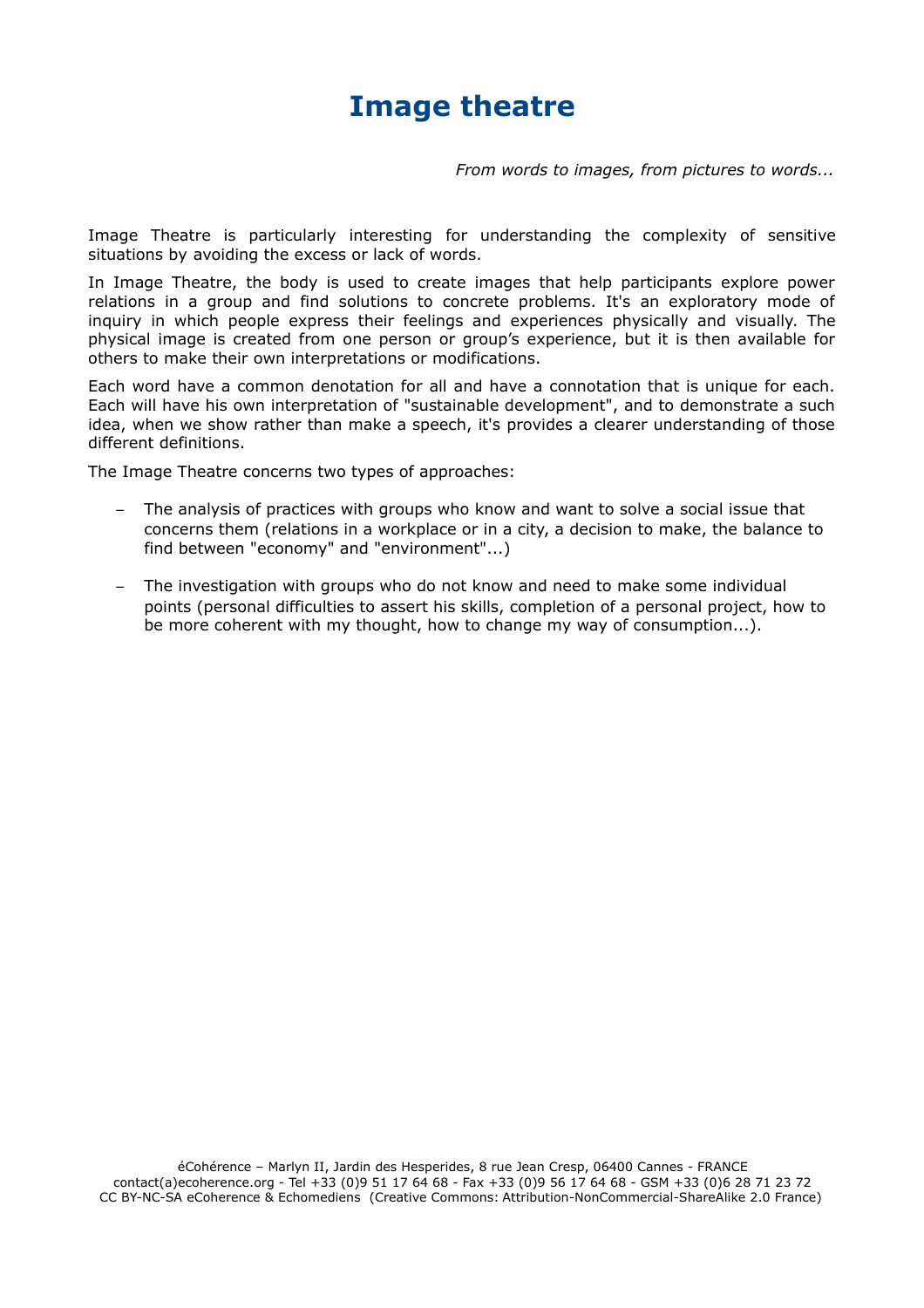# **Forum Theatre**

*"Anyone can do theatre, even the actors"* Augusto Boal

This form of interactive theatre is to serve the collective search for positive outcomes to the problems experienced. The Forum Theatre is both a tool and a method of active teaching, democratic debate and work on behaviour.

The creative workshop sessions alternating with knowledge acquisition puts peoples in positions of cultural authors. They broaden their vision of a problem, look for possible solutions and self identify as an actor of active citizenship.

The interactive performance widens the debate by opening up to other viewpoints and testing behavioural alternatives.

The author-actors educates their peers and the audience-actors trains for the challenges encountered during the transition from ideas to actions.

#### **Terms**:

- Establishment of a group (or subgroups) of 5 to 15 persons
- Conducting workshops staged at least eight hours

– Sessions or discovery learning. Eg courses, educational games, field trips on the environment, development workshops interpersonal skills, etc..

– Representation of a Forum Theatre around 1h15 between sub-groups and / or with their peers

NB: a representation of Forum Theatre with a professional compagny can initiate a workshop project, the goal is more clear for participants, it increases their motivation.

#### **Performance**:

First, the play is performed as conventional theatre during approximately 10-30 minutes.

When the play is run a second time, the audience is invited to shout "stop" at any point and take the place of any character whose they feel they understand struggles. In traditional Forum Theatre, this must only be a character depicted as oppressed, or one seen as struggling; in Theater of Ecocitizen this is extended to all characters. They must then attempt to alter the course of dramatic action by trying alternative solutions. These changes must not be "magic" – that is to say, they must respect the realistic parameters set by the characters and context. The actors within the scene must improvise responses to these interventions such that each proposed solution is confronted with realistic tensions and responses, and the consequences and drawbacks of each solution are explored live and with a debate. If an intervention fails, the play continues until another spect-actor stops the play again…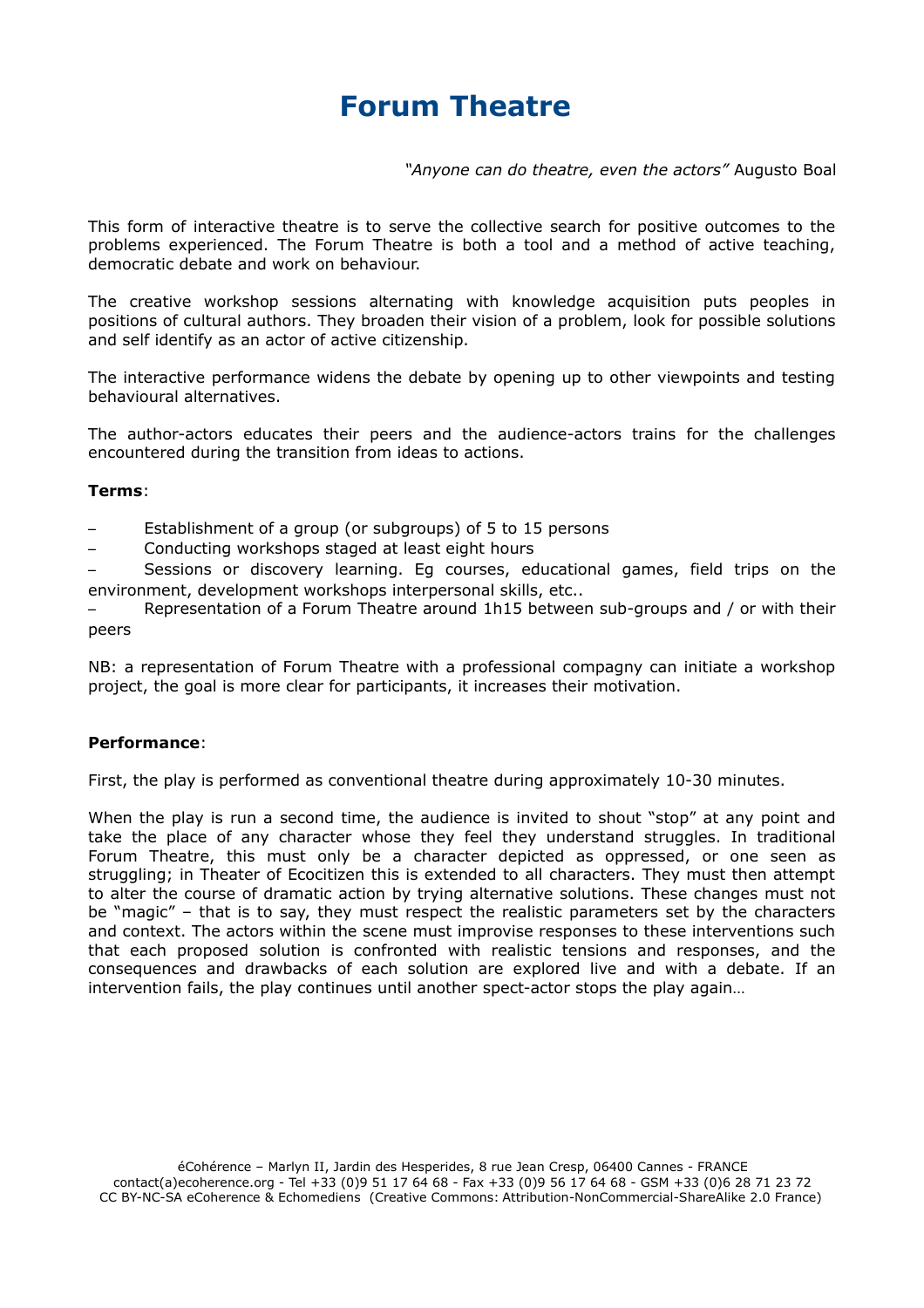## **What we have done during the ASAP project**

During **European meetings**, when presenting partners, we made a small Forum Theatre on the problem of waste in nature (Roumania May 20, 2010 and Turkey September 18, 2011).

**In Romania** we did a workshop of expression and creativity with an association of persons with disabilities ; then we concluded with a Forum Theatre on pollution of nature (May 18, 2010). We also participate to a workshop of an Romanian association of Theatre of the Oppressed with young people in prisons (May 21, 2011).



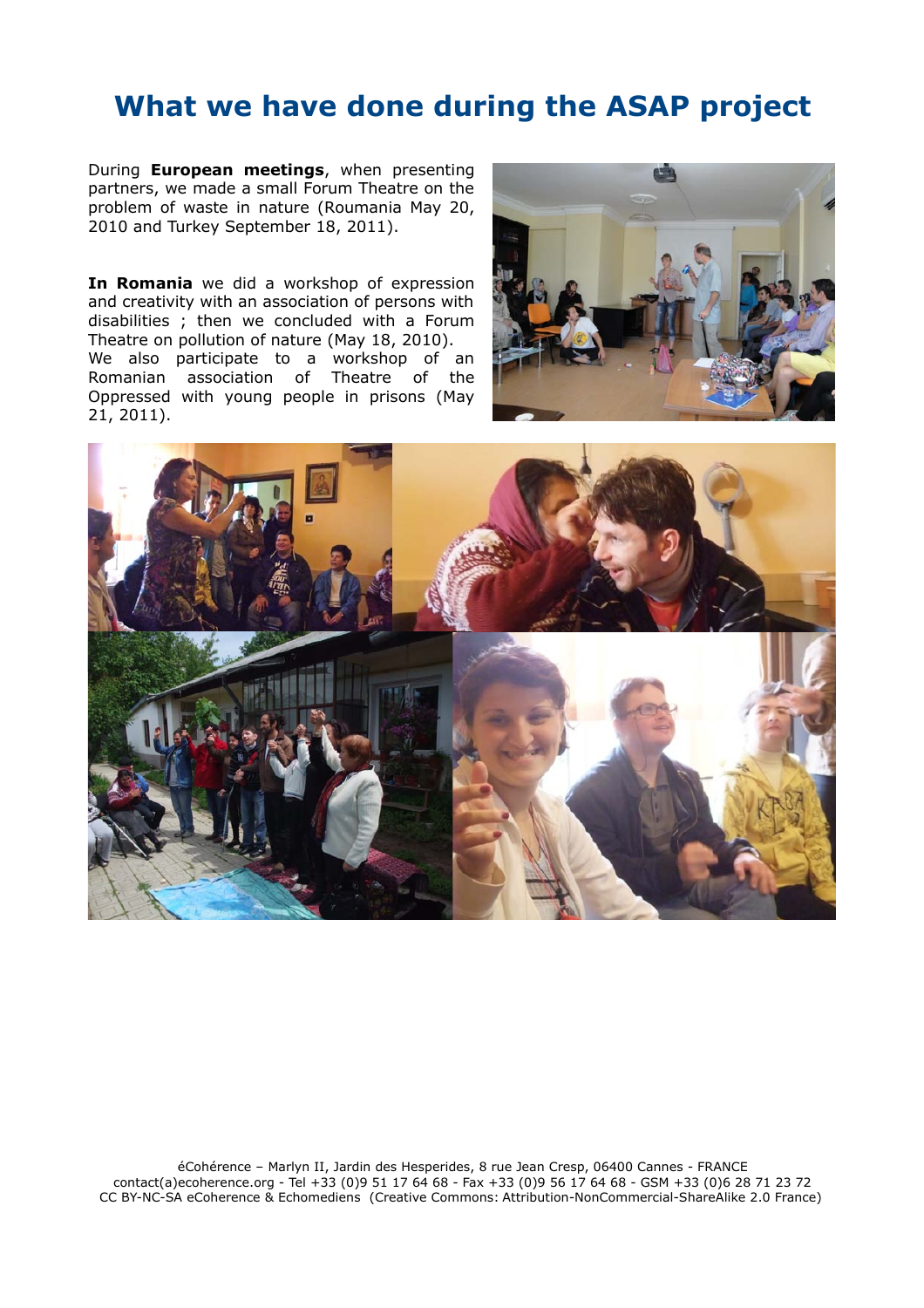**In Holland** we have a workshop of expression and communication with migrants of ROC Leiden (May 27, 2011).